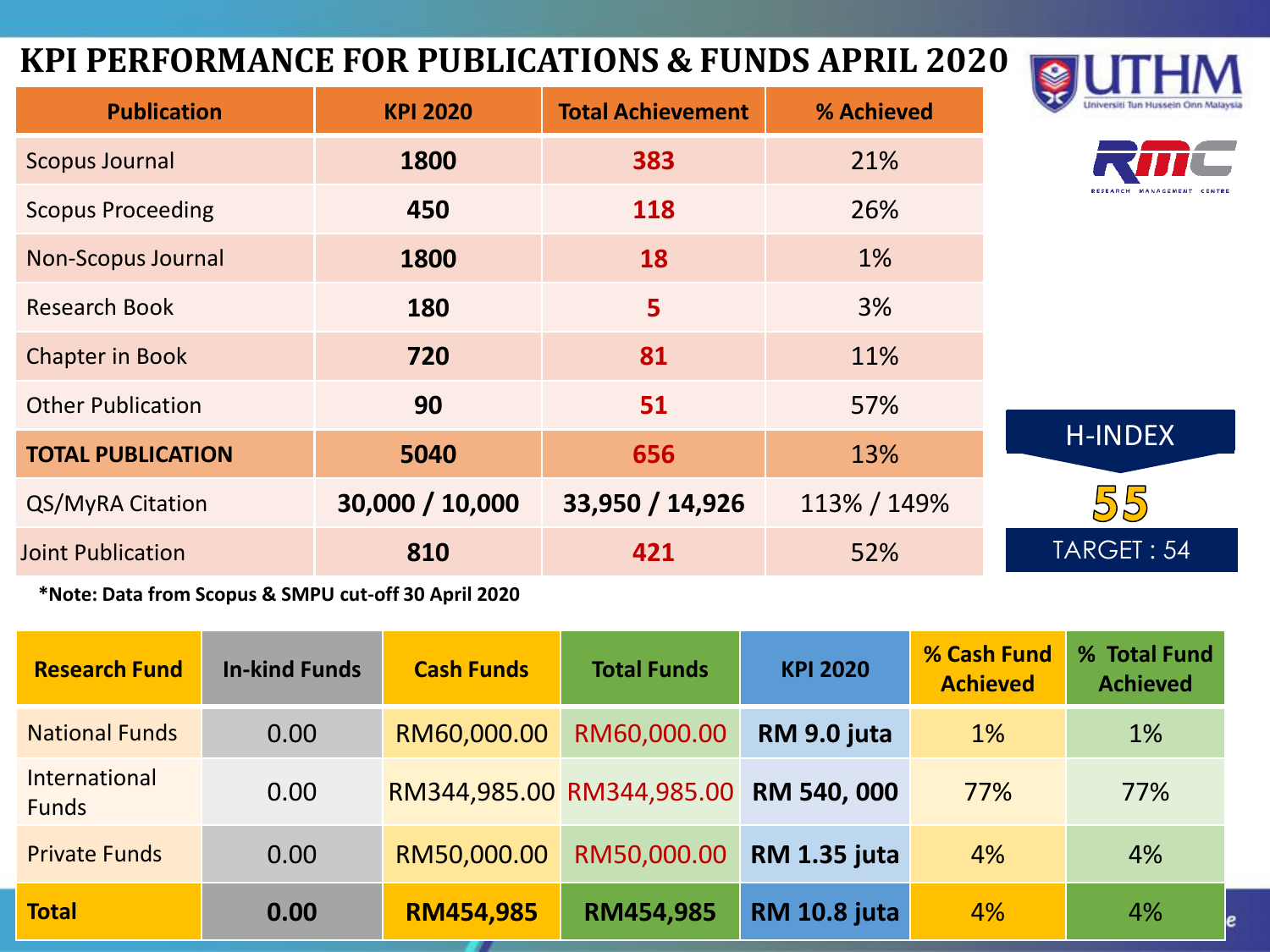## **PUBLICATIONS BY FACULTY**



| <b>Faculty</b> | <b>Scopus Journal</b> |                | <b>Scopus Proceeding</b> |                | <b>Non-Scopus</b><br><b>Journal</b> | <b>Research Book</b> | <b>Chapter in Book</b>             | <b>Other</b><br>publication |
|----------------|-----------------------|----------------|--------------------------|----------------|-------------------------------------|----------------------|------------------------------------|-----------------------------|
|                | <b>Scopus</b>         | <b>SMPU</b>    | <b>Scopus</b>            | <b>SMPU</b>    | <b>SMPU</b>                         |                      | <b>Scopus, SMPU &amp; Penerbit</b> | <b>SMPU</b>                 |
| <b>FKAAB</b>   | 31                    | 10             | 36                       | 12             | $\mathbf{1}$                        | $\overline{0}$       | 7                                  | 12                          |
| <b>FKEE</b>    | 97                    | 63             | 17                       | $\overline{1}$ | $\overline{2}$                      | $\overline{0}$       | 22                                 | 6                           |
| <b>FKMP</b>    | 59                    | 21             | 12                       | $\mathbf{1}$   | 5                                   | 1                    | $\mathbf{1}$                       | $\overline{0}$              |
| <b>FPTV</b>    | 26                    | 31             | $\overline{0}$           | $\overline{1}$ | $\overline{4}$                      | $\overline{1}$       | $\overline{0}$                     | $\overline{1}$              |
| <b>FPTP</b>    | 29                    | 11             | 5                        | 3              | $\mathbf{1}$                        | $\overline{0}$       | $\mathbf{1}$                       | 4                           |
| <b>FAST</b>    | 41                    | 30             | 5                        | $\overline{2}$ | $\overline{0}$                      | $\overline{0}$       | $\overline{7}$                     | $\overline{7}$              |
| <b>FSKTM</b>   | 48                    | 27             | 33                       | 18             | $\overline{0}$                      | $\Omega$             | $\Omega$                           | 0                           |
| <b>FTK</b>     | 26                    | 24             | 5                        | $\overline{2}$ | 3                                   | $\overline{0}$       | 18                                 | 18                          |
| <b>PPB</b>     | 6                     | $\mathbf{1}$   | $\overline{0}$           | $\overline{0}$ | 1                                   | $\mathbf{1}$         | $\theta$                           | $\mathbf{1}$                |
| <b>PPD</b>     | $\overline{4}$        | 5              | 3                        | $\theta$       | $\theta$                            | $\theta$             | 24                                 | $\overline{1}$              |
| <b>PPUK</b>    | 8                     | $\mathbf{1}$   | 1                        | $\theta$       | 1                                   | $\overline{2}$       | $\theta$                           | $\mathbf{1}$                |
| <b>NA</b>      | 8                     | $\overline{0}$ | $\overline{0}$           | $\theta$       | $\overline{0}$                      | $\theta$             | $\mathbf{1}$                       | $\overline{0}$              |
| Other PTJ      | $\overline{0}$        | $\theta$       | $\mathbf{1}$             | $\theta$       | $\overline{0}$                      | $\theta$             | $\theta$                           | $\theta$                    |
| <b>Total</b>   | 383                   | 224            | 118                      | 40             | 18                                  | 5                    | 81                                 | 51                          |

**\*Note: Data from Scopus & SMPU & Penerbit cut-off 30 April 2020**

With Wisdom, We Explore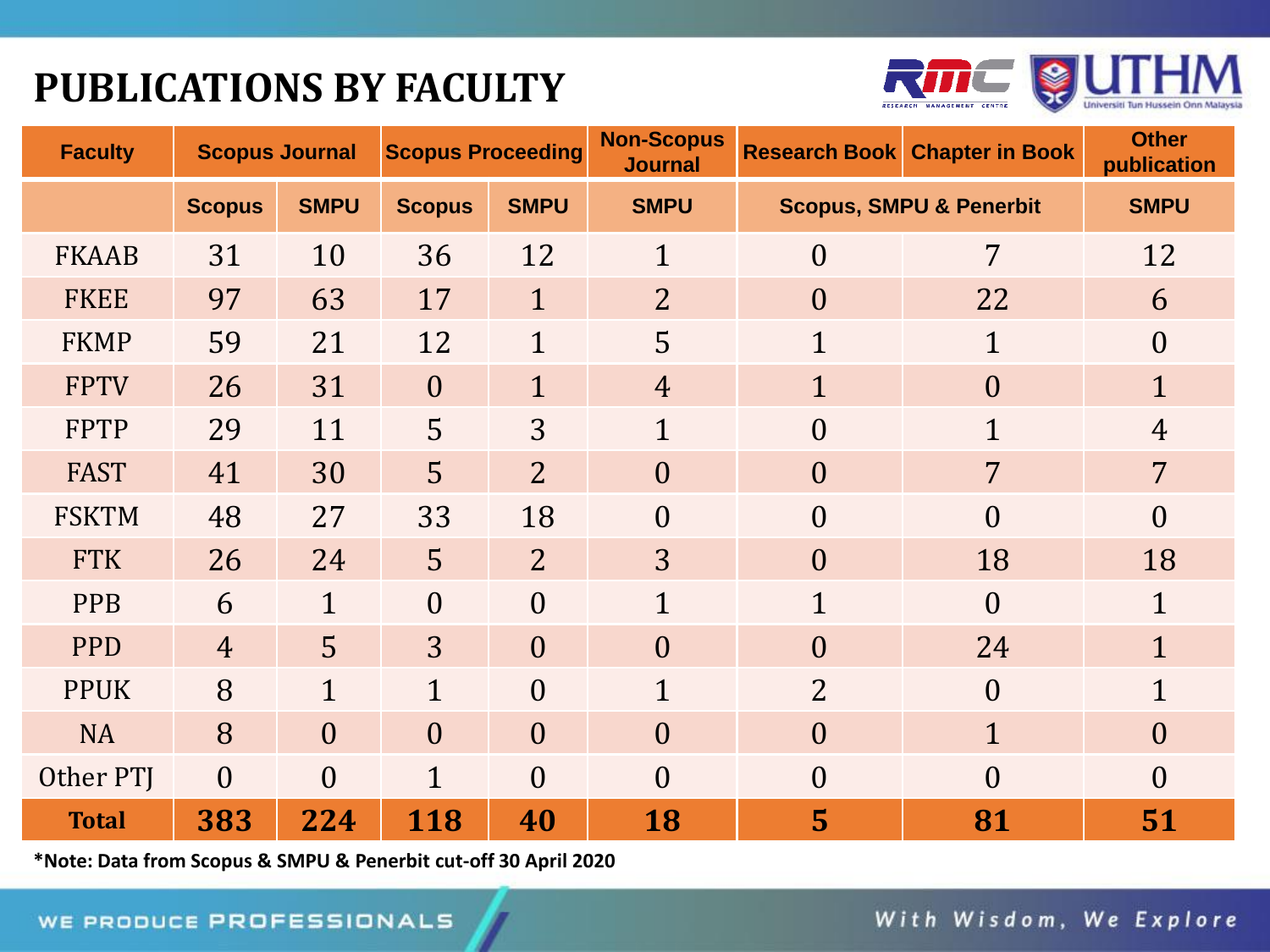## **KPI PUBLICATIONS BY FACULTY**



| <b>Faculty</b> | <b>Scopus Journal</b>    |                | <b>Scopus</b><br><b>Proceeding</b> |                  | <b>Non-Scopus</b><br><b>Journal</b> |                  | <b>Research Book</b> |                  | <b>Chapter in Book</b> |                  | <b>Other</b><br>publication |                  |
|----------------|--------------------------|----------------|------------------------------------|------------------|-------------------------------------|------------------|----------------------|------------------|------------------------|------------------|-----------------------------|------------------|
|                | <b>KPI</b>               | <b>April</b>   | <b>KPI</b>                         | <b>April</b>     | <b>KPI</b>                          | <b>April</b>     | <b>KPI</b>           | <b>April</b>     | <b>KPI</b>             | <b>April</b>     | <b>KPI</b>                  | <b>April</b>     |
| <b>FKAAB</b>   | 268                      | 31             | 64                                 | 36               | 256                                 | $\mathbf{1}$     | 26                   | $\overline{0}$   | 102                    | 7                | 13                          | 12               |
| <b>FKEE</b>    | 305                      | 97             | 74                                 | 17               | 294                                 | $\overline{2}$   | 29                   | $\boldsymbol{0}$ | 118                    | 22               | 15                          | 6                |
| <b>FKMP</b>    | 320                      | 59             | 69                                 | 12               | 274                                 | 5                | 27                   | $\overline{1}$   | 110                    | $\mathbf{1}$     | 14                          | $\boldsymbol{0}$ |
| <b>FPTV</b>    | 159                      | 26             | 39                                 | $\boldsymbol{0}$ | 156                                 | $\overline{4}$   | 16                   | $\mathbf{1}$     | 62                     | $\boldsymbol{0}$ | 8                           | $\mathbf{1}$     |
| <b>FPTP</b>    | 219                      | 29             | 44                                 | 5                | 174                                 | $\mathbf{1}$     | 17                   | $\overline{0}$   | 70                     | $\overline{1}$   | 9                           | $\overline{4}$   |
| <b>FAST</b>    | 158                      | 41             | 36                                 | 5                | 144                                 | $\overline{0}$   | 14                   | $\boldsymbol{0}$ | 58                     | $\overline{7}$   | $\overline{7}$              | $\overline{7}$   |
| <b>FSKTM</b>   | 114                      | 48             | 32                                 | 33               | 128                                 | $\boldsymbol{0}$ | 13                   | $\overline{0}$   | 51                     | $\boldsymbol{0}$ | 6                           | $\overline{0}$   |
| <b>FTK</b>     | 203                      | 26             | 61                                 | 5                | 242                                 | $\overline{3}$   | 24                   | $\boldsymbol{0}$ | 97                     | 18               | 12                          | 18               |
| <b>PPB</b>     | $\overline{\phantom{a}}$ | 6              |                                    | $\overline{0}$   | 34                                  | $\mathbf{1}$     | $\overline{3}$       | $\overline{1}$   | 14                     | $\boldsymbol{0}$ | $\overline{2}$              | $\overline{1}$   |
| <b>PPD</b>     | $\overline{\phantom{a}}$ | $\overline{4}$ | $\overline{\phantom{a}}$           | 3                | 170                                 | $\overline{0}$   | 17                   | $\overline{0}$   | 68                     | 24               | 9                           | $\mathbf{1}$     |
| <b>PPUK</b>    | 65                       | 8              | 19                                 | $\mathbf{1}$     | 74                                  | $\mathbf{1}$     | $\overline{7}$       | $\overline{2}$   | 30                     | $\boldsymbol{0}$ | $\overline{4}$              | $\overline{1}$   |

**\*Note: Data from Scopus & SMPU & Penerbit cut-off 30 April 2020**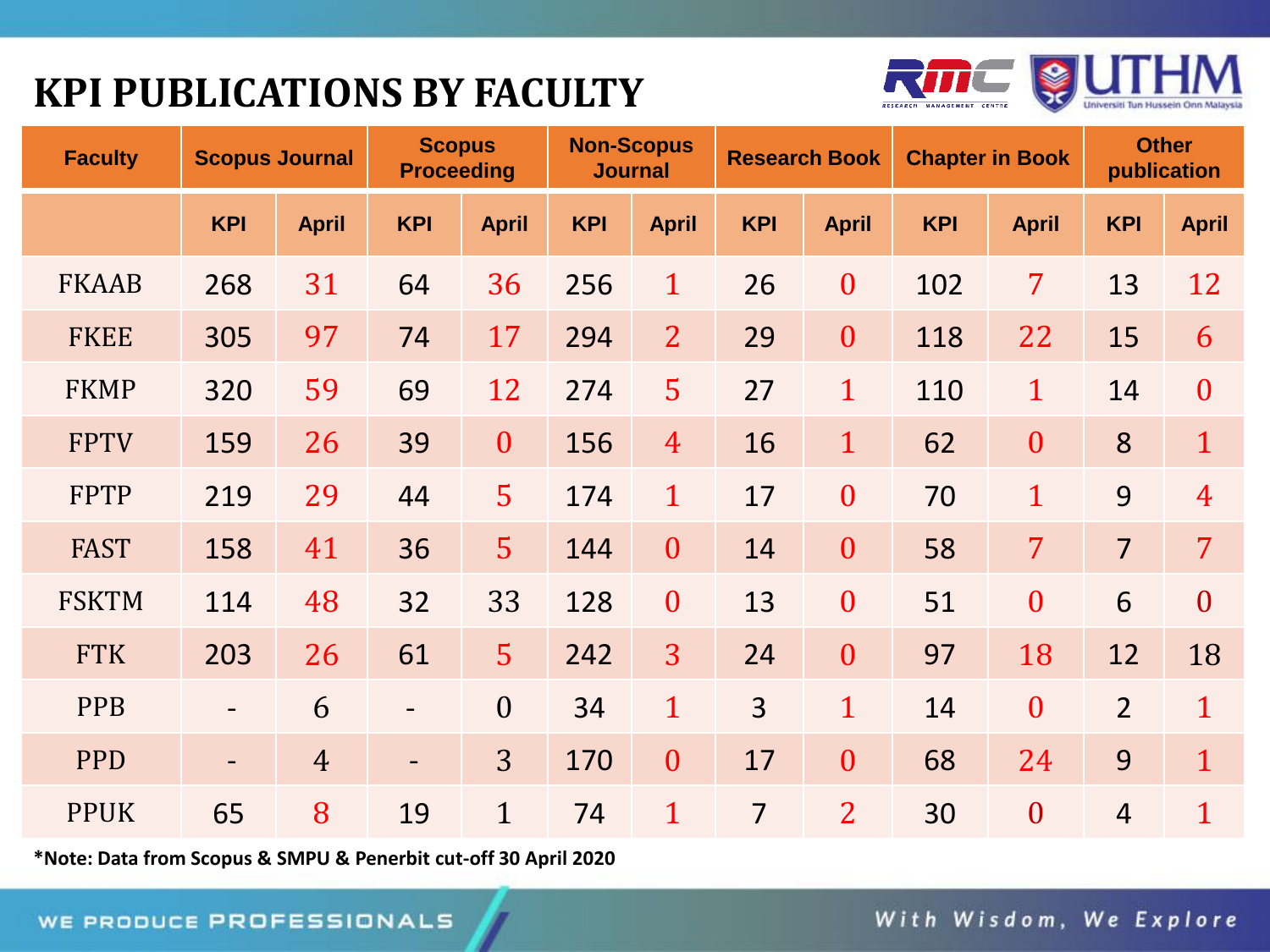

#### **FUNDS BY FACULTY**

| <b>Faculty</b> | <b>National Funds (RM)</b> | <b>International Funds (RM)</b> | <b>Private Funds (RM)</b> |
|----------------|----------------------------|---------------------------------|---------------------------|
| <b>FKAAB</b>   | 0.00                       | 0.00                            | 50,000.00                 |
| <b>FKEE</b>    | 0.00                       | 0.00                            | 0.00                      |
| <b>FKMP</b>    | 0.00                       | 0.00                            | 0.00                      |
| <b>FPTV</b>    | 0.00                       | 0.00                            | 0.00                      |
| <b>FPTP</b>    | 0.00                       | 0.00                            | 0.00                      |
| <b>FAST</b>    | 60,000.00                  | 0.00                            | 0.00                      |
| <b>FSKTM</b>   | 0.00                       | 0.00                            | 0.00                      |
| <b>FTK</b>     | 50,000.00                  | 344,985.00                      | 0.00                      |
| <b>PPB</b>     | 0.00                       | 0.00                            | 0.00                      |
| <b>PPD</b>     | 0.00                       | 0.00                            | 0.00                      |
| <b>PPUK</b>    | 0.00                       | 0.00                            | 0.00                      |
| <b>Total</b>   | 110,000.00                 | 344,985.00                      | 50,000.00                 |

**\*Note: Data from RMS cut-off 30 April 2020**

With Wisdom, We Explore